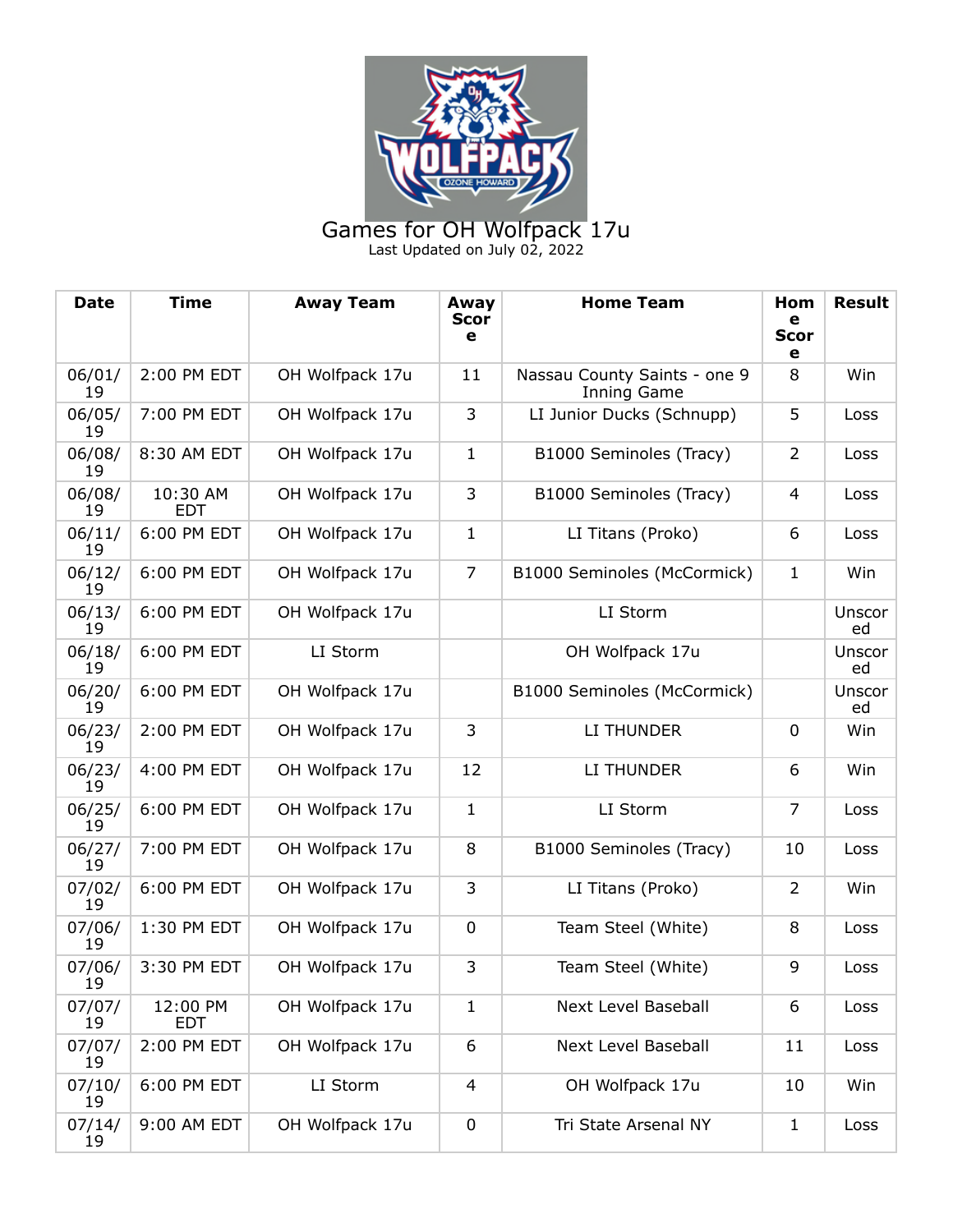| 07/14/<br>19 | 11:00 AM<br><b>EDT</b> | OH Wolfpack 17u                | $\mathbf 0$    | Tri State Arsenal NY                   | 1              | Loss         |
|--------------|------------------------|--------------------------------|----------------|----------------------------------------|----------------|--------------|
| 07/16/<br>19 | 8:15 PM EDT            | OH Wolfpack 17u                | $\overline{2}$ | LI Body Armor Titans                   | 3              | Loss         |
| 07/17/<br>19 | 6:00 PM EDT            | OH Wolfpack 17u                | 3              | LI Elite (Appel)                       | 11             | Loss         |
| 07/19/<br>19 | 8:00 AM EDT            | OH Wolfpack 17u                | $\mathbf 0$    | Akadema Warriors 16u                   | 8              | Loss         |
| 07/19/<br>19 | 10:00 AM<br><b>EDT</b> | OH Wolfpack 17u                | 3              | Northern Valley Coyotes                | 3              | Tie          |
| 07/20/<br>19 | 8:00 AM EDT            | OH Wolfpack 17u                | $\overline{7}$ | Rockland Royals 16U National           | $\mathbf{1}$   | Win          |
| 07/20/<br>19 | 10:00 AM<br><b>EDT</b> | OH Wolfpack 17u                | $\mathbf{1}$   | hcyp raiders white                     | 8              | Loss         |
| 07/21/<br>19 | 8:00 AM EDT            | OH Wolfpack 17u                | 6              | Perk Prospects                         | 3              | Win          |
| 07/23/<br>19 | 6:00 PM EDT            | OH Wolfpack 17u                |                | LI Elite (Appel)                       |                | Unscor<br>ed |
| 07/24/<br>19 | 6:15 PM EDT            | OH Wolfpack 17u                | 8              | LI Junior Ducks (Schnupp)              | $\mathbf 0$    | Win          |
| 07/25/<br>19 | 6:00 PM EDT            | OH Wolfpack 17u                | $\mathbf{1}$   | Dreamchasers 16u                       | 3              | Loss         |
| 07/27/<br>19 | 12:45 PM<br><b>EDT</b> | OH Wolfpack 17u                | $\overline{7}$ | Pride of the Diamond Junior<br>Varsity | $\mathbf{1}$   | Win          |
| 07/27/<br>19 | 3:15 PM EDT            | OH Wolfpack 17u                | 7              | Tri State Arsenal 2021 Prime           | 5              | Win          |
| 07/28/<br>19 | 8:00 AM EDT            | OH Wolfpack 17u                | 6              | Backyard University 16U Blue           | 8              | Loss         |
| 07/28/<br>19 | 12:45 PM<br><b>EDT</b> | OH Wolfpack 17u                | $\overline{7}$ | Semi-Finals                            | 5              | Win          |
| 07/28/<br>19 | 3:15 PM EDT            | Championship Game              | 3              | OH Wolfpack 17u                        | 5              | Win          |
| 07/29/<br>19 | 6:00 PM EDT            | OH Wolfpack 17u                | 3              | Youth Service U16                      | 4              | Loss         |
| 07/30/<br>19 | 6:00 PM EDT            | OH Wolfpack 17u                | 8              | B1000 Seminoles (McCormick)            | $\pmb{0}$      | Win          |
| 07/31/<br>19 | 7:00 PM EDT            | B1000 Seminoles<br>(McCormick) | $\mathbf{1}$   | OH Wolfpack 17u                        | 10             | Win          |
| 08/01/<br>19 | 6:00 PM EDT            | OH Wolfpack 17u                | 3              | LI Body Armor Titans                   | $\mathbf{1}$   | Win          |
| 08/02/<br>19 | 6:00 PM EDT            | OH Wolfpack 17u                | 8              | <b>BONNIE BEES</b>                     | 12             | Loss         |
| 08/02/<br>19 | 8:00 PM EDT            | OH Wolfpack 17u                | 10             | Northeast Monarchs                     | 3              | Win          |
| 08/03/<br>19 | 3:30 PM EDT            | OH Wolfpack 17u                | 5              | grand slam                             | 2              | Win          |
| 08/04/<br>19 | 10:30 AM<br><b>EDT</b> | OH Wolfpack 17u                | $\mathbf 0$    | Bronxchester                           | $\overline{7}$ | Loss         |
| 08/08/<br>19 | 6:00 PM EDT            | OH Wolfpack 17u                | 8              | Tri State Arsenal NY                   | 4              | Win          |
| 08/10/<br>19 | 9:00 AM EDT            | OH Wolfpack 17u                | $\mathbf{1}$   | Next Level Baseball                    | 9              | Loss         |
| 08/15/<br>19 | 5:45 PM EDT            | OH Wolfpack 17u                | 7              | midville dodgers                       | 4              | Win          |
| 08/24/<br>19 | 9:00 AM EDT            | OH Wolfpack 17u                | 8              | Team NYX                               | 4              | Win          |